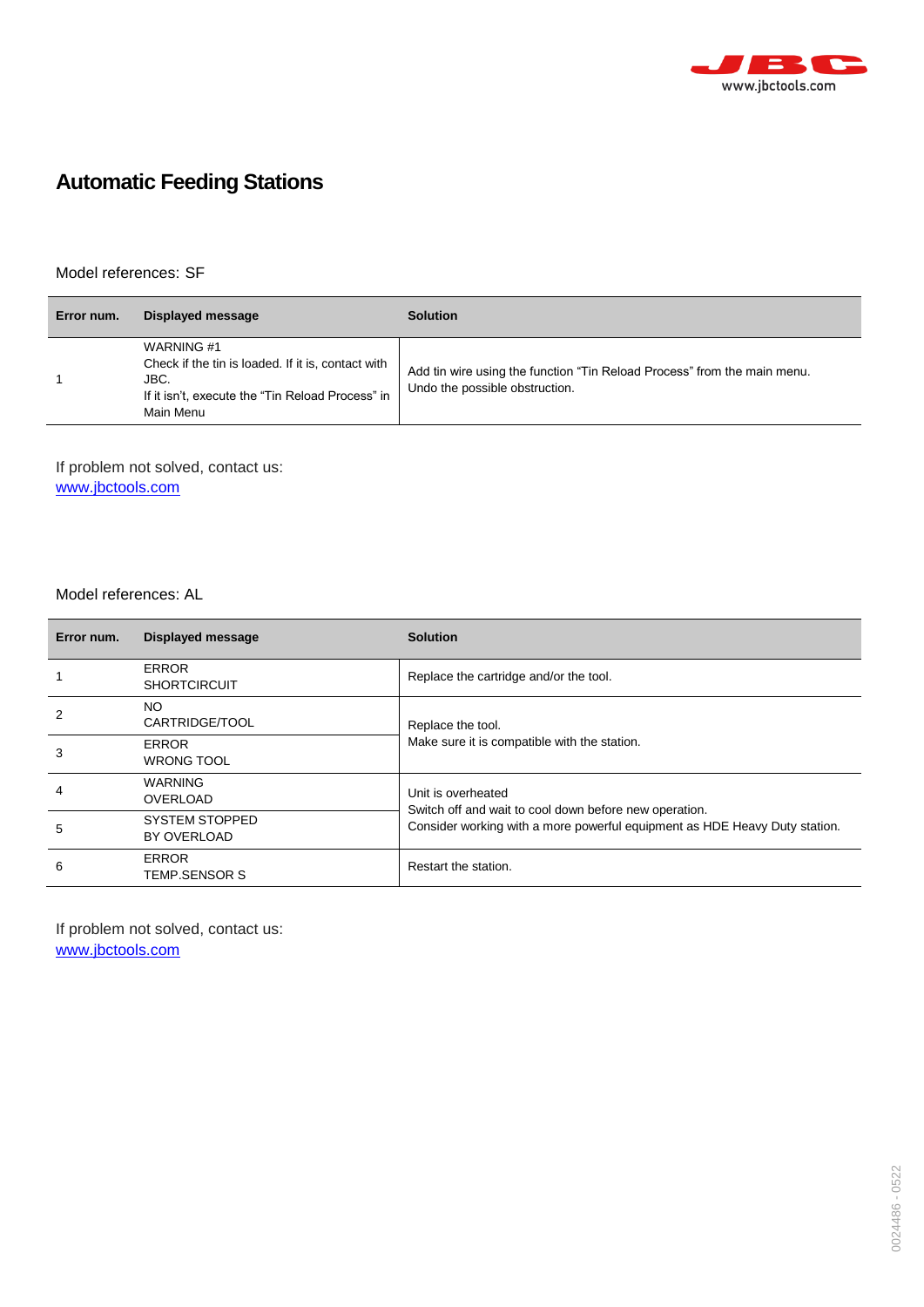

## Model references: ALE

| Error num. | <b>Displayed message</b>                                                                                                                                                                                                      | <b>Solution</b>                                                                                                |
|------------|-------------------------------------------------------------------------------------------------------------------------------------------------------------------------------------------------------------------------------|----------------------------------------------------------------------------------------------------------------|
| 1          | WARNING #1<br>Shortcircuit. Check the tool.                                                                                                                                                                                   | Replace the cartridge and/or tool.                                                                             |
| 2          | <b>WARNING#2</b><br>Open circuit. Check the tool.                                                                                                                                                                             |                                                                                                                |
| 3          | <b>WARNING#3</b><br>No accepted tool.                                                                                                                                                                                         | Replace the tool.<br>Make sure it is compatible with the station.                                              |
| 4          | <b>WARNING #4</b><br>Tool detection error. Check the tool.                                                                                                                                                                    |                                                                                                                |
| 6          | <b>WARNING#6</b><br>Current use overloading unit. Continued use<br>will cause system to stop.                                                                                                                                 | Turn off the station until it is cool.                                                                         |
|            | STOP#6<br>Due to overload wait for unit to cool, JBC<br>recommends HD station to get more power.                                                                                                                              |                                                                                                                |
| 7          | <b>WARNING #7</b><br>Shortcircuit. Check the tool.                                                                                                                                                                            | Replace the cartridge and reset the station.                                                                   |
| 10         | WARNING #10<br>Current use overloading unit. Continued use<br>will cause system to stop.                                                                                                                                      | Turn off the station until it is cool.                                                                         |
|            | STOP#10<br>Due to overload wait for unit to cool, JBC<br>recommends HD station to get more power.                                                                                                                             |                                                                                                                |
| 11         | STOP #11<br>Error sensor temperature transformer. Reset<br>the station. If not solved, contact with the<br>technical service.                                                                                                 | Restart the station.                                                                                           |
| 12         | STOP #12<br>Memory error. Reset the station. If not<br>solved, contact with the technical service.                                                                                                                            |                                                                                                                |
| 13         | STOP <sub>#13</sub><br>Mains frequency error. Reset the station. If<br>not solved, contact with the technical<br>service.                                                                                                     | Make sure the station is connected to a 50/60 Hz power source without<br>interference and restart the station. |
| 14         | STOP #14<br>Incorrect system startup. Reset the station. If<br>not solved, contact with the technical<br>service.                                                                                                             | Restart the station.                                                                                           |
|            | STOP <sub>#14</sub><br>Update firmware error. Contact with the<br>technical service.                                                                                                                                          |                                                                                                                |
| 15         | STOP #15<br>Incorrect system startup. Reset the station. If<br>not solved, contact with the technical<br>service.                                                                                                             |                                                                                                                |
|            | WARNING #16<br>Earthing fuse is blown. Replace the<br>damaged fuse by a new one.                                                                                                                                              |                                                                                                                |
| 16         | STOP #16<br>Earthing fuse is blown. Replace the<br>damaged fuse by a new one. You can press<br>"OK" to continue working, but be aware that<br>the tip to ground resistance would not meet<br>the specifications in that case. | Replace the blown earth fuse for a new one.                                                                    |